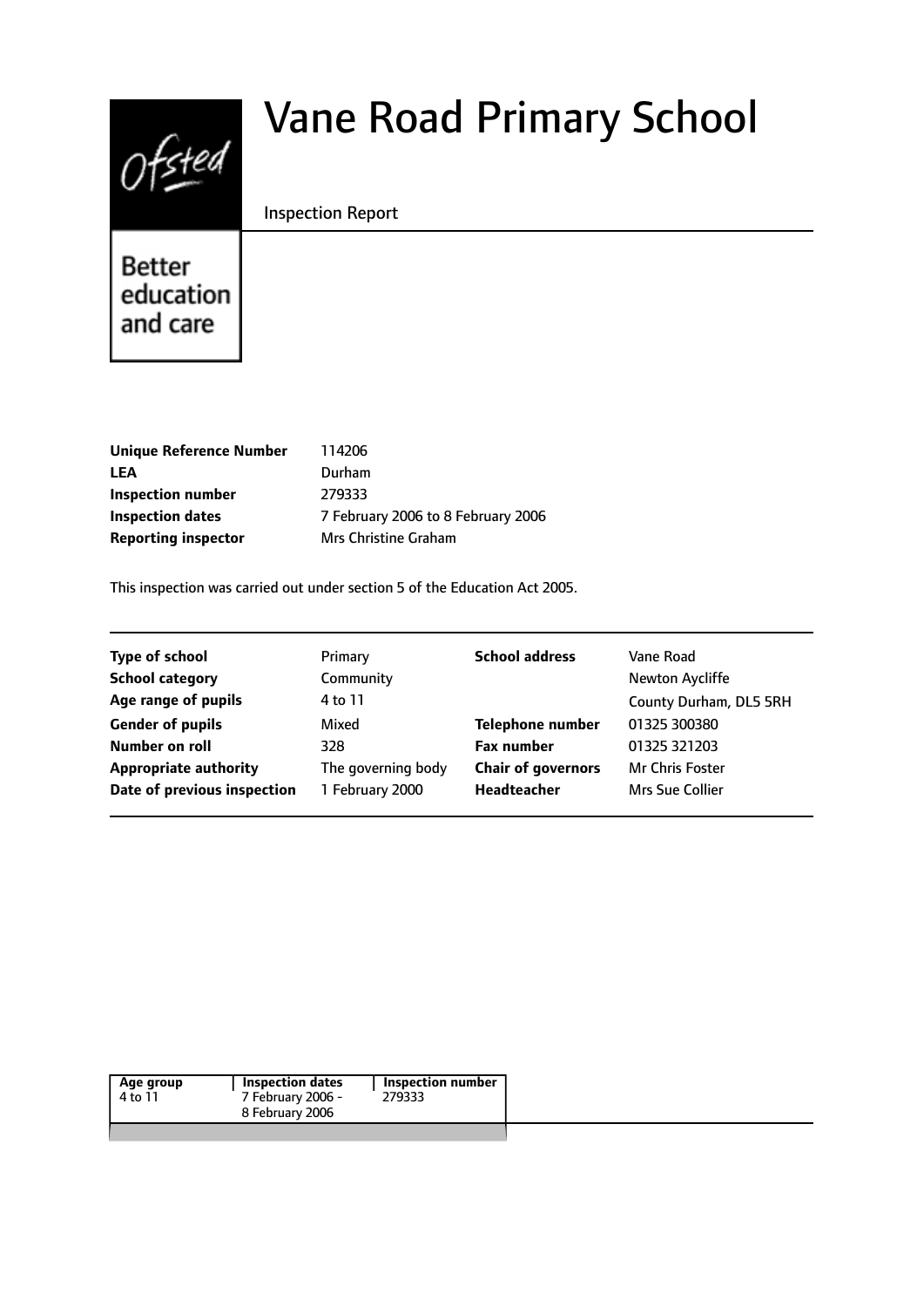© Crown copyright 2006

#### Website: www.ofsted.gov.uk

This document may be reproduced in whole or in part for non-commercial educational purposes, provided that the information quoted is reproduced without adaptation and the source and date of publication are stated.

Further copies of this report are obtainable from the school. Under the Education Act 2005, the school must provide a copy of this report free of charge to certain categories of people. A charge not exceeding the full cost of reproduction may be made for any other copies supplied.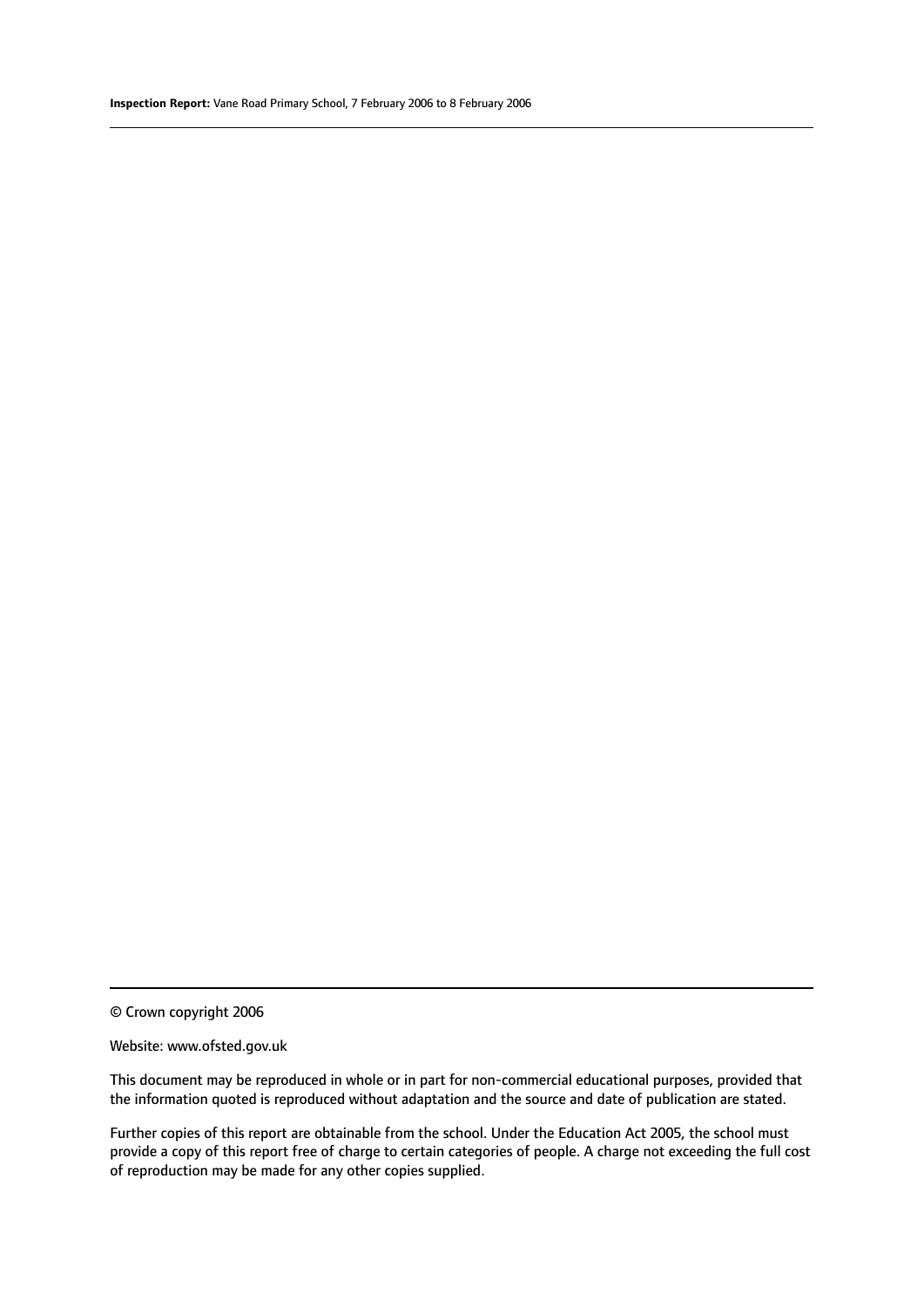# **Introduction**

The inspection was carried out by one of Her Majesty's Inspectors and two additional inspectors.

#### **Description of the school**

Vane Road Primary School is in Newton Aycliffe, County Durham. It is the same size as most primary schools but the falling birth rate in the area means pupil numbers have been significantly reduced during recent years. The school does not have a nursery and admits children from the age of four. The number of pupils eligible for free school meals is in line with the national average as are the number with learning difficulties and/or disabilities. Most pupils are of white British heritage. Children enter school with attainment in line with that expected for their age. An increasing number of pupils join the school after the Reception year.

# **Key for inspection grades**

| Grade 1 | Outstanding  |
|---------|--------------|
| Grade 2 | Good         |
| Grade 3 | Satisfactory |
| Grade 4 | Inadequate   |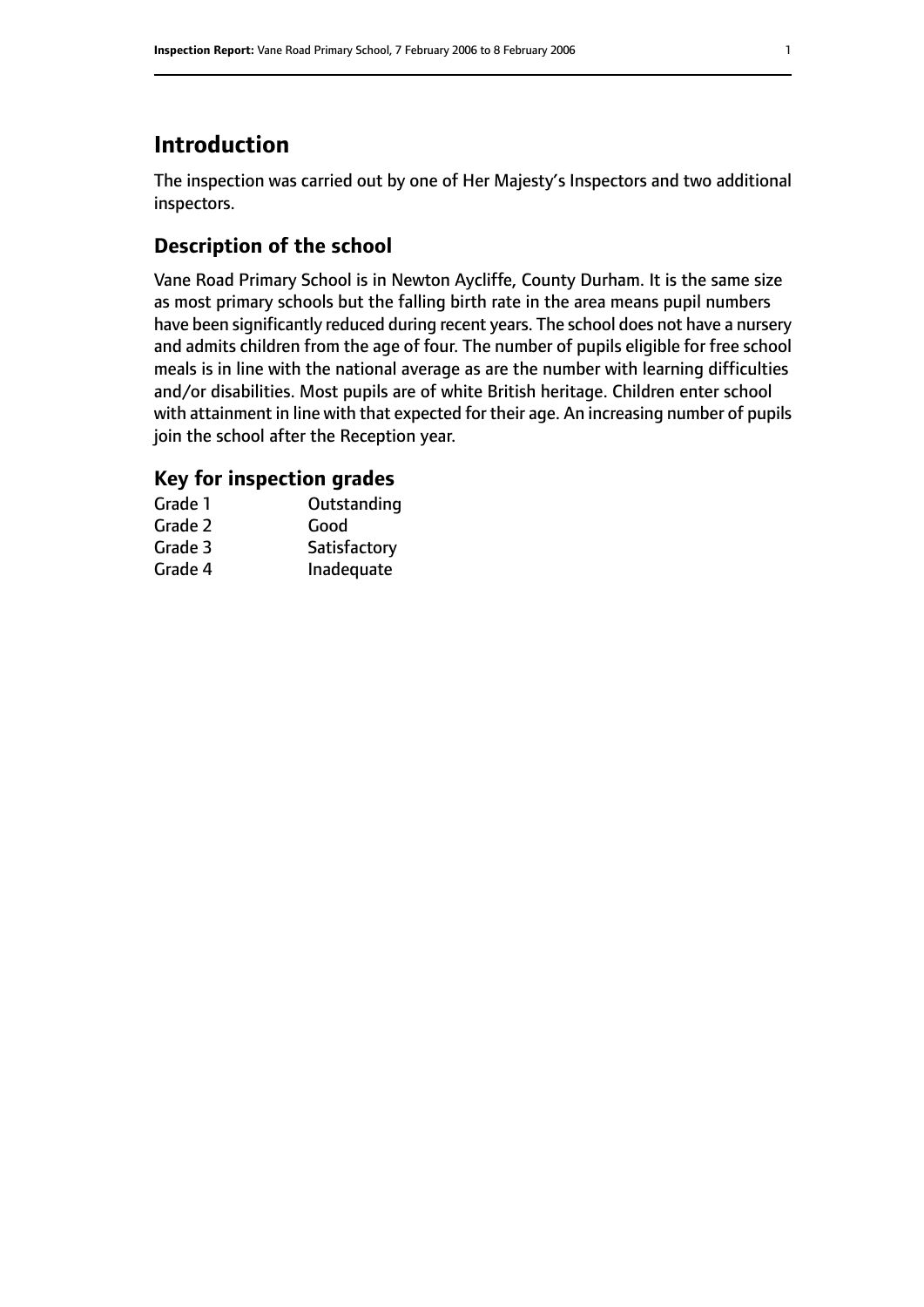# **Overall effectiveness of the school**

#### **Grade: 3**

The school believes that overall effectiveness is satisfactory and inspectors agree. School self-evaluation is satisfactory but the use of school data to evaluate effectiveness and plan improvements is fairly recent. Although results in national tests and assessments are in line with national averages at the ages of seven and eleven, the progress made by many pupils has not always been as good as it could be. However, since 2004 the school has been well supported by the local authority and has put in place effective strategies to improve individual attainment. Pupil progress is now at least satisfactory in all classes but information about the learning of individuals is not yet used consistently. Provision in the Foundation Stage is satisfactory. Teaching is satisfactory overall, with some being better than this. Teachers currently receive too little specific guidance on how to further improve their practice.

The school has an increasing proportion of pupils who have learning difficulties and/or disabilities. While these pupils make satisfactory or better progress with their learning, a small number have very specific needs or statements of special educational need. Arrangements to meet their distinctive requirements are not always fully responsive or appropriate to their needs.

The school meets all statutory curriculum requirements. The provision for information and communication technology (ICT) has been considerably enhanced in recent years. Pupils' personal development and well-being are good, and the care, guidance and support provided are satisfactory.

The headteacher provides satisfactory leadership. Senior managers have a growing understanding of what needs to be done and a willingness to learn. However staff training and development is not well matched to changing roles and some staff are not well enough prepared for new responsibilities. The school is fortunate to have a very skilled governing body; however, they are only just beginning to hold senior managers to account for their actions. The school gives satisfactory value for money.

#### **What the school should do to improve further**

- Increase the pace of improvement so that the school can respond quickly to changing external demands.
- Develop a more accurate view of the quality of teaching and what must be done to improve it.
- Ensure that arrangements for pupils who have statements of educational need provide appropriate and effective support.
- Provide further support and training for staff at all levels so they carry out their responsibilities more effectively.
- Use assessment information consistently, in all classes, to set demanding targets.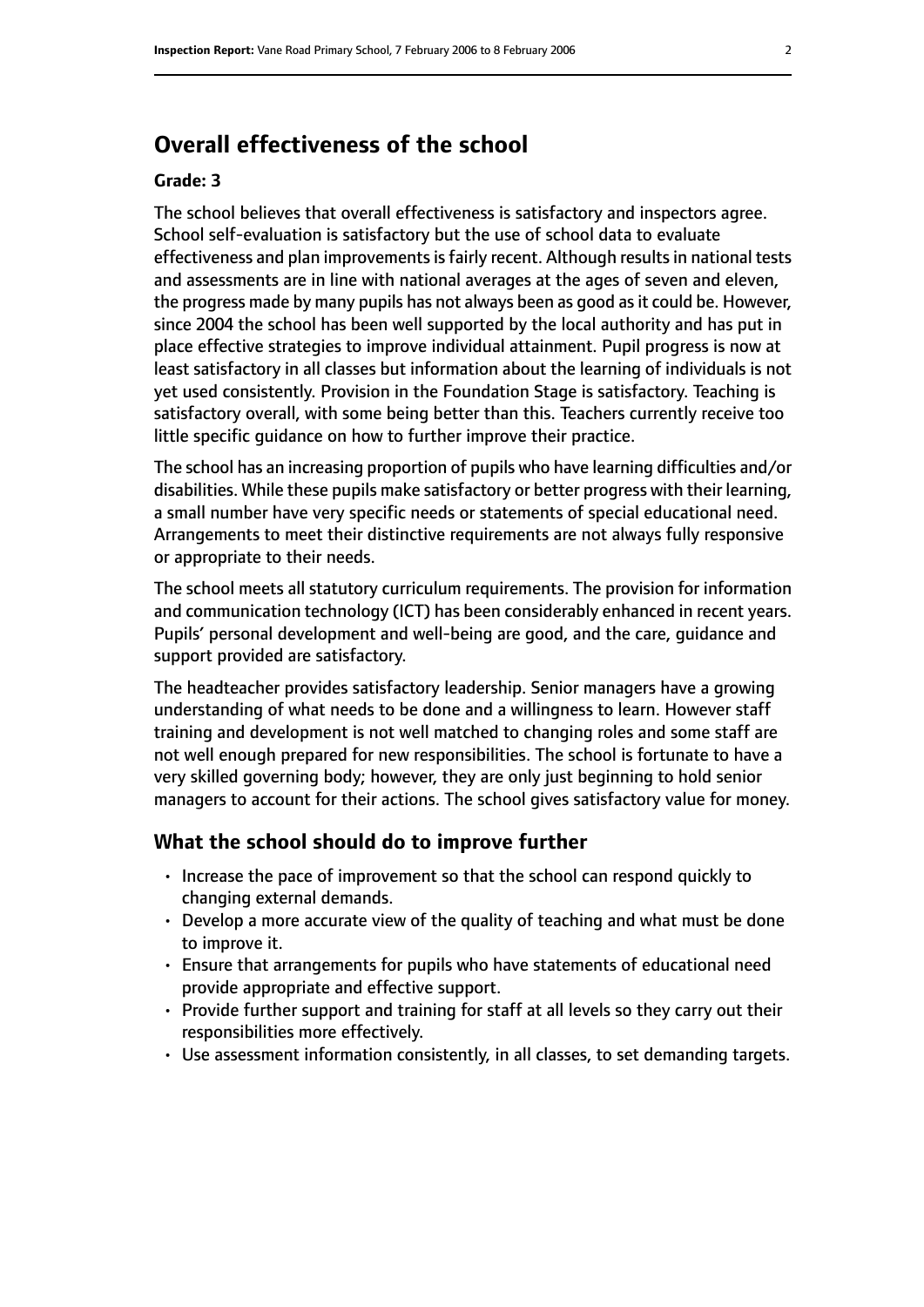# **Achievement and standards**

#### **Grade: 3**

The school believes achievement and standards are satisfactory and inspectors agree. Children begin school with standards which are typical of those seen nationally. They make satisfactory progress in the Reception classes and benefit from an interesting and well planned curriculum designed to meet their needs. During the first two years of school pupils continue to make satisfactory progress and, by the end of Year 2, standards are in line with national averages in reading and slightly better in mathematics and writing. This progress continues as pupils move through the school. As a result, attainment at the age of eleven is in line with, or slightly above, national averages. While the majority of pupils attain the nationally expected Level 4, too few who might have been expected to attain Level 5 do so. The school recognises that the rate of progress was not always fast enough and has introduced an effective system for tracking pupil progress. Test results in writing, in 2005, improved significantly and work seen during the inspection confirms that this improvement is continuing. A lack of momentum in the teaching of science has been corrected by a review of the methods used and pupils now possess an increased understanding of scientific processes. Pupils with learning difficulties and/or disabilities are given appropriate support with learning and make satisfactory progress.

#### **Personal development and well-being**

#### **Grade: 2**

Provision for the personal development and well-being of pupils is good. Assemblies make a strong contribution to pupils' spiritual, moral, social and cultural development. 'Assemblies let you know about the world,' said one pupil. Pupils in Years 5 and 6 have a strong moral sense and feel one of the strengths of the school is that 'teachers treat all pupils fairly and no one is left out'. Pupils demonstrate a clear concern about the environment and are committed to recycling. Community projects such as the Young Enterprise Initiative and work with a local newspaper help to raise their awareness of the local area, as does the 'safety carousel' where Year 6 pupils work alongside representatives from the police, fire and local health services. The school is working towards a Healthy School Award but snacks at break-times are not always as healthy as they could be. Residential opportunities and activity weekends support social development and teamwork and help pupils develop the skills necessary to contribute to the community and for life beyond school. Attendance is good and pupils of all ages enjoy school. The newly formed school council gives pupils good opportunities to voice their opinions and suggest improvements. Decisions are made democratically and pupils are able to judge the suitability of new ideas. The behaviour of pupils in lessons and around the school is good. All pupils understand the importance of physical exercise and the 'Trim Trail' and 'Huff Puff' activities at lunchtime give children opportunities for physical development and the chance to create their own games.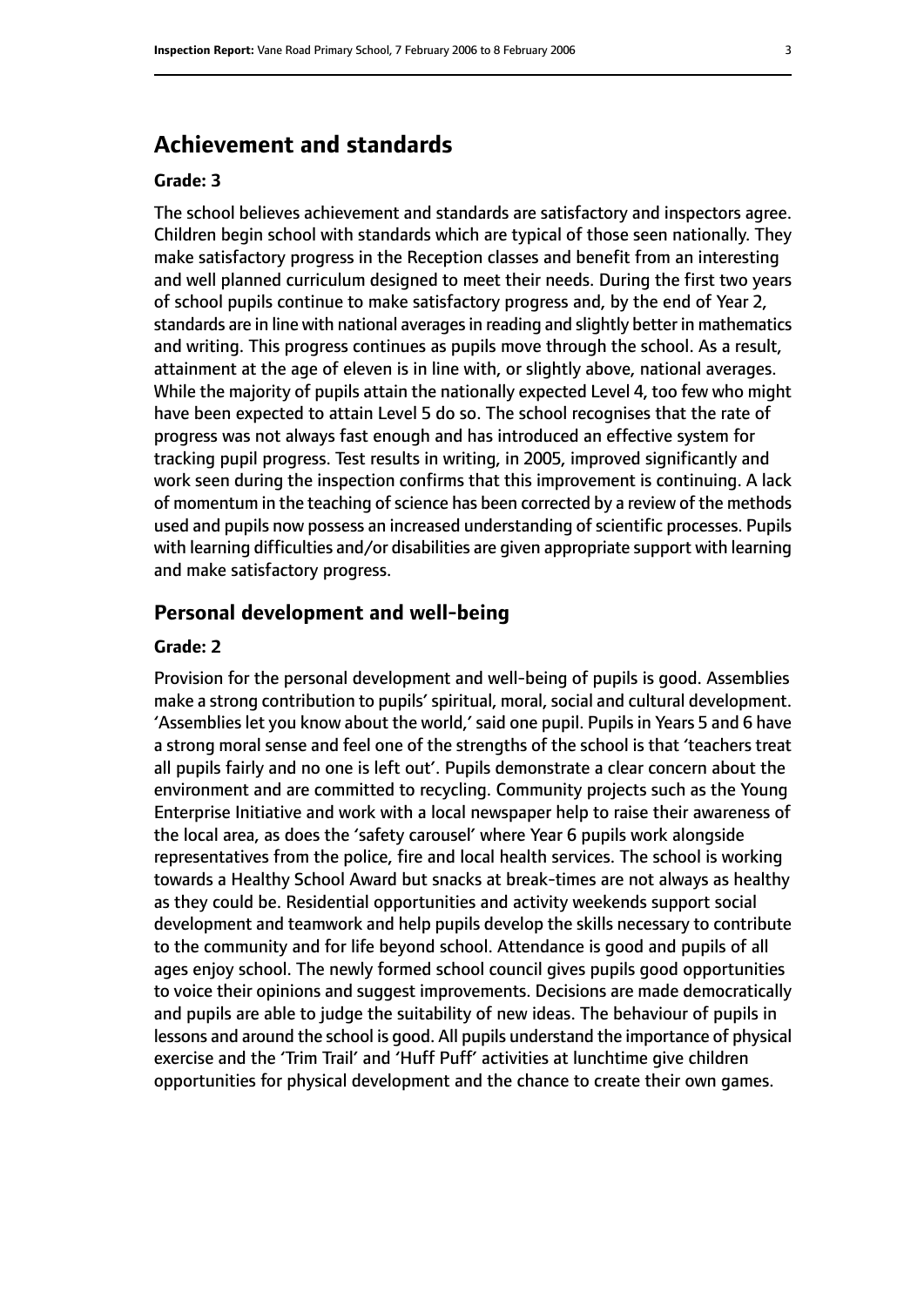# **Quality of provision**

#### **Teaching and learning**

#### **Grade: 3**

Teaching is satisfactory overall with some being better than this. Teachers have gained a great deal of benefit from the training and support provided by the local authority. However they do not receive sufficient, specific guidance on how to further improve their practice. In some classes staff focus too much on the numbers of pupils reaching specific National Curriculum levels of attainment and take too little account of the progress made by individual pupils. In the best lessons teachers realise the importance of measuring progress and of tailoring teaching to the learning needs of individuals. Teacher expectation is high and learning is carefully structured in order that all pupils can achieve well. Tasks are exciting and challenging and inspire pupils to do their best. The marking of pupils' work gives clear guidance as to what has been achieved and how to improve further. Pupils understand their targets and are actively involved in assessing their progress. Displays in all classrooms celebrate achievement and provide support and guidance to learners. The quality of assessment and teacher marking is improving and is now of a good standard in many classes. However, information gained from assessment is not used consistently in all classes or in all subjects to set challenging targets for pupils.

#### **Curriculum and other activities**

#### **Grade: 3**

Although the curriculum has improved significantly, the inspection team does not share the school's view that it is good, but judge it to be satisfactory with some good features. A great deal of investment has been made in information and communication technology (ICT). There is now a well planned suite of computers and interactive whiteboards in all classrooms. All pupils are developing a good range of skills and the ability to use ICT as an aid to learning in other subjects. The school was slow to respond to the changing requirements of the science curriculum. With the appointment of a new coordinator the subject has been reviewed and children now learn in a much more practical and investigative way. A good range of extra curricular activities considerably extends the sporting and musical opportunities available to pupils. Involvement in work with the extended cluster of local schools provides opportunities to be involved in a range of interesting activities.

#### **Care, guidance and support**

#### **Grade: 3**

The care, guidance and support given to pupils are satisfactory. Procedures for supervision and outdoor play for all pupils, and lunchtime and home-time arrangements for the youngest children, are good. Relationships within the school are good and all pupils say there are lots of people they can talk to if concerned. 'Worry Boxes' are strategically placed around the school. The care and support provided for pupils with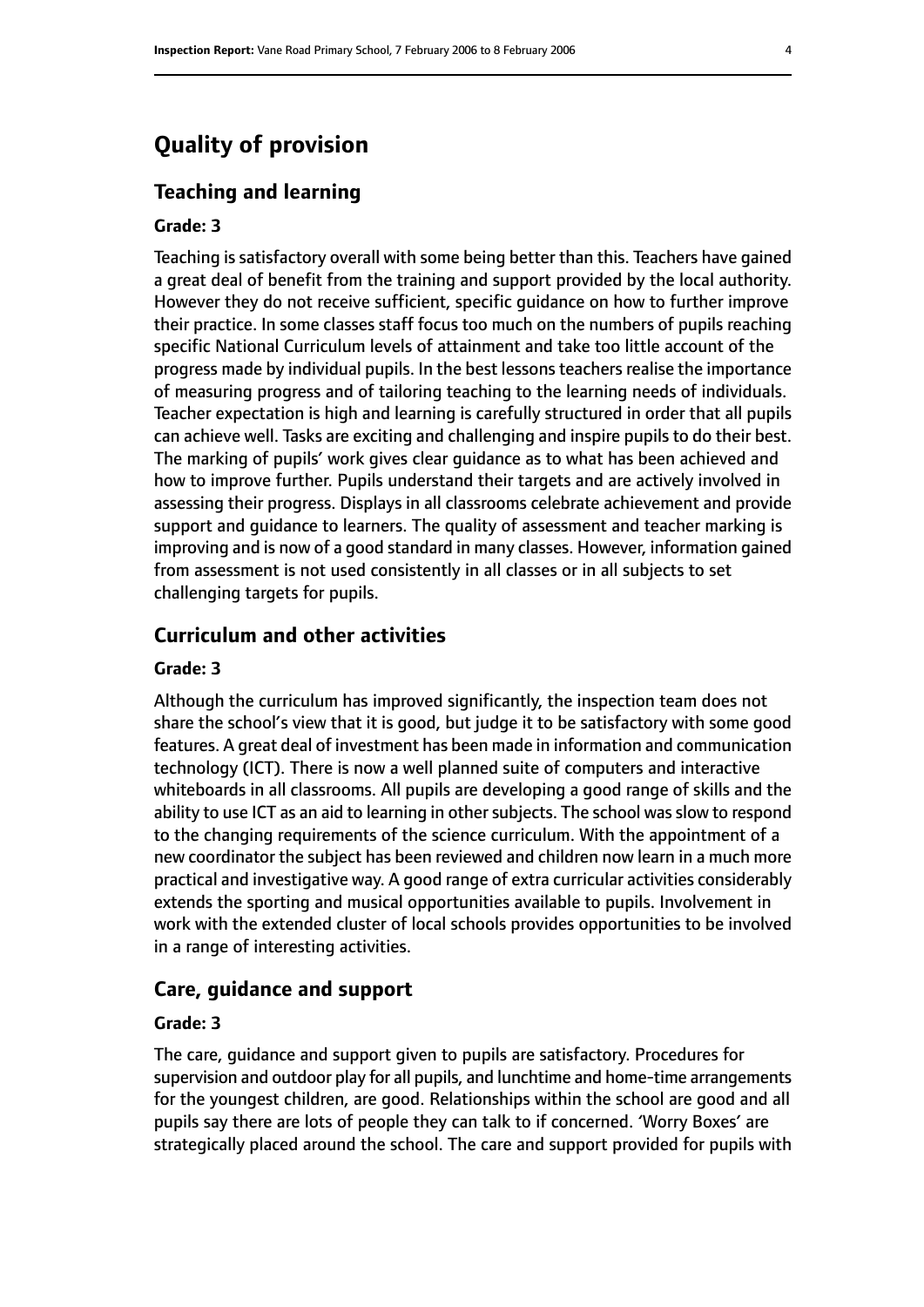learning difficulties and/or disabilities is satisfactory; however, the targets on the plans made for the education of these pupils are not specific enough to allow accurate assessments of progress to be made. Although the school feels it meets the needs of all pupils, arrangements for the very small number of pupils who have very distinctive requirements are not always appropriate, dignified or fully responsive to their needs. Child protection procedures are in place. Potential risks around the school and on activities out of school are assessed and minimised but incidents of exclusion or restraint are not always consistently recorded or analysed. Pupils are given good moral guidance and report a high level of support from staff which helps them to improve and become confident learners.

# **Leadership and management**

#### **Grade: 3**

The headteacher provides satisfactory leadership for the school. She has created a calm and ordered environment which provides an effective basis for learning. Staff recruitment procedures are effective and good quality staff have been appointed. However, opportunities for training are not always available to meet the needs of staff taking on new or changing roles. School self-evaluation is satisfactory but has been too focused on attainment compared to national expectations, rather than the progress of individual pupils. The school has not always acted quickly enough to improve the provision made for pupils. The headteacher and governors have managed the difficult budgetary position, brought about by falling rolls, well. They have managed to maintain staffing levels, improve resources and maintain relatively small class sizes.

Senior leaders and middle managers have a growing understanding of what needs to be done to improve the school and are becoming confident in leading their subjects, analysing assessment data and monitoring outcomes. They receive good support from the local authority and carry out their responsibilities with increasing effectiveness. They are enthusiastic about the changes that have been made, and whilst accepting there is still some way to go, are committed to further improving the provision made for pupils. The governing body bring an impressive range of personal and professional skills to the role. They have recently streamlined their procedures and have organised training in order to increase their effectiveness. However, they have not always been well enough informed about the outcomes for pupils or clear enough about what needed to be done to bring about improvement.

Good recent gains have been made in most aspects of the school's work.

Capacity to bring about further improvement is good.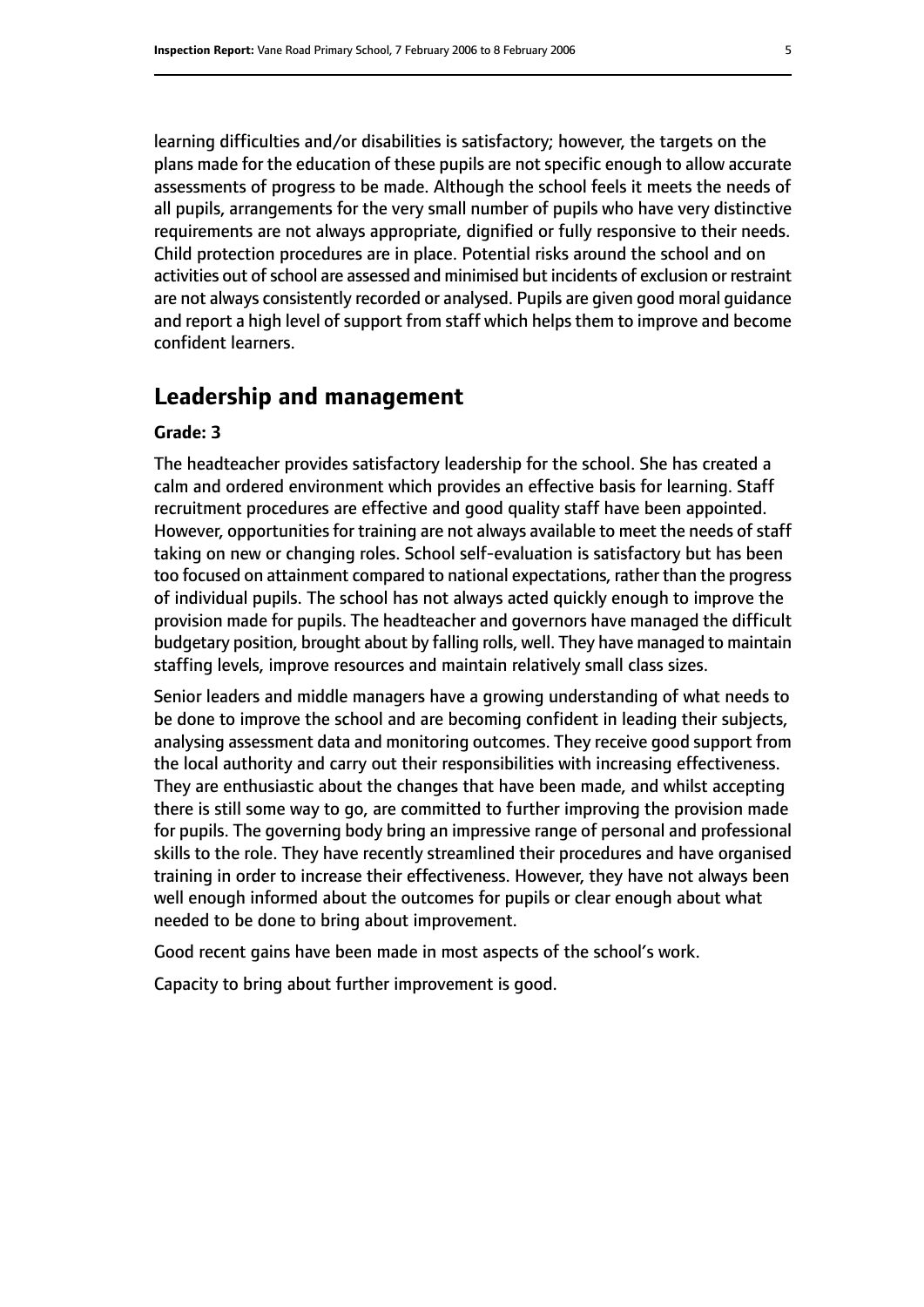**Any complaints about the inspection or the report should be made following the procedures set out inthe guidance 'Complaints about school inspection', whichis available from Ofsted's website: www.ofsted.gov.uk.**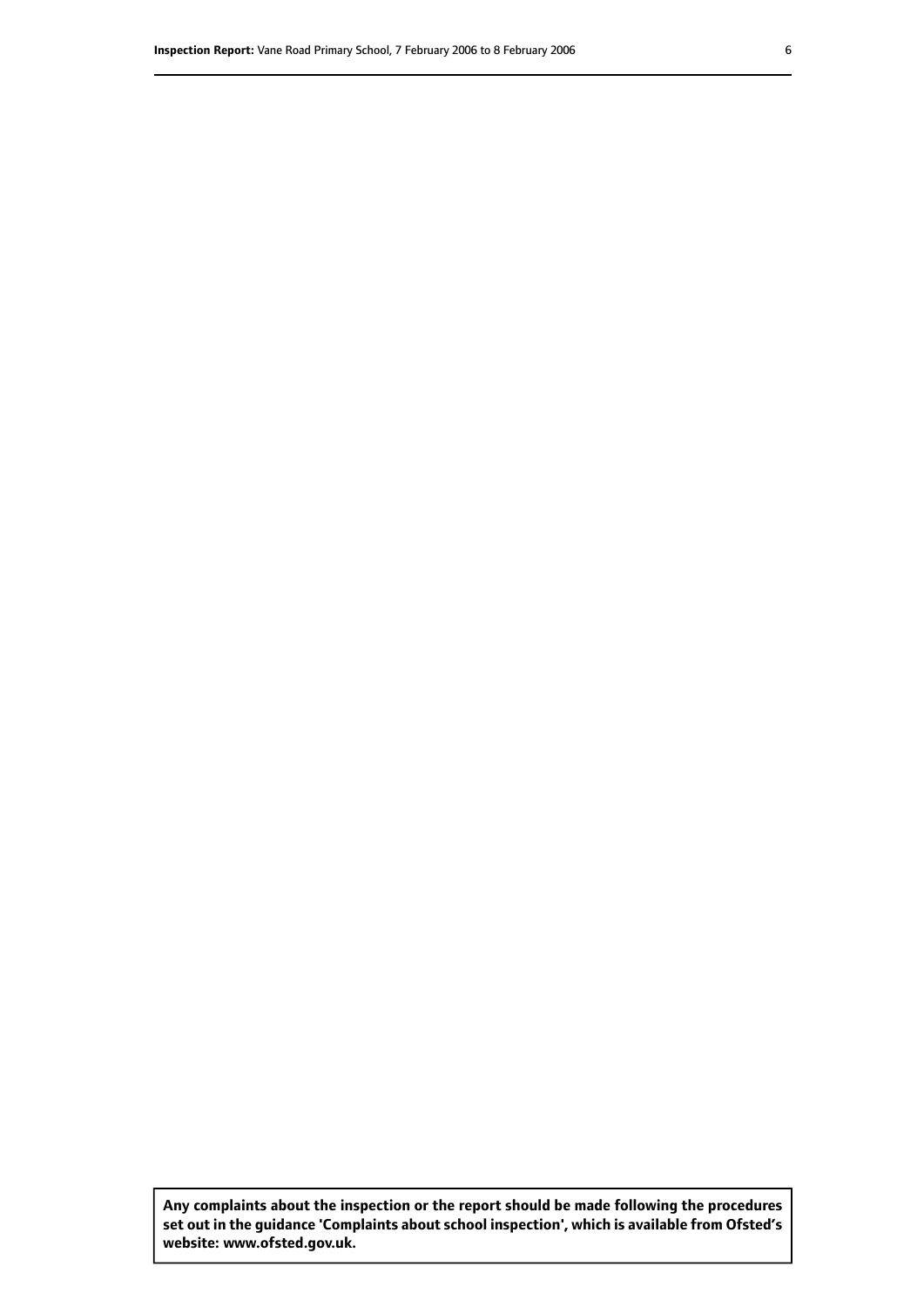# **Inspection judgements**

| Key to judgements: grade 1 is outstanding, grade 2 good, grade 3 | <b>School</b>  | $16-19$ |
|------------------------------------------------------------------|----------------|---------|
| satisfactory, and grade 4 inadequate                             | <b>Overall</b> |         |

#### **Overall effectiveness**

| How effective, efficient and inclusive is the provision of education,<br>integrated care and any extended services in meeting the needs of<br>learners? |     | <b>NA</b> |
|---------------------------------------------------------------------------------------------------------------------------------------------------------|-----|-----------|
| How well does the school work in partnership with others to promote<br>learners' well-being?                                                            |     | ΝA        |
| The quality and standards in foundation stage                                                                                                           |     | <b>NA</b> |
| The effectiveness of the school's self-evaluation                                                                                                       |     | ΝA        |
| The capacity to make any necessary improvements                                                                                                         | Yes | NА        |
| Effective steps have been taken to promote improvement since the last<br>inspection                                                                     | Yes | <b>NA</b> |

#### **Achievement and standards**

| How well do learners achieve?                                                                               | ΝA        |
|-------------------------------------------------------------------------------------------------------------|-----------|
| The standards <sup>1</sup> reached by learners                                                              | NА        |
| How well learners make progress, taking account of any significant variations<br>between groups of learners | <b>NA</b> |
| How well learners with learning difficulties and disabilities make progress                                 | <b>NA</b> |

#### **Personal development and well-being**

| How good is the overall personal development and well-being of the<br>learners?                                  | ΝA        |
|------------------------------------------------------------------------------------------------------------------|-----------|
| The extent of learners' spiritual, moral, social and cultural development                                        | <b>NA</b> |
| The behaviour of learners                                                                                        | <b>NA</b> |
| The attendance of learners                                                                                       | <b>NA</b> |
| How well learners enjoy their education                                                                          | <b>NA</b> |
| The extent to which learners adopt safe practices                                                                | <b>NA</b> |
| The extent to which learners adopt healthy lifestyles                                                            | <b>NA</b> |
| The extent to which learners make a positive contribution to the community                                       | <b>NA</b> |
| How well learners develop workplace and other skills that will contribute to<br>their future economic well-being | <b>NA</b> |

#### **The quality of provision**

| How effective are teaching and learning in meeting the full range of<br>the learners' needs?          | ΝA |
|-------------------------------------------------------------------------------------------------------|----|
| How well do the curriculum and other activities meet the range of<br>needs and interests of learners? | ΝA |
| How well are learners cared for, guided and supported?                                                | NА |

 $^1$  Grade 1 - Exceptionally and consistently high; Grade 2 - Generally above average with none significantly below average; Grade 3 - Broadly average; Grade 4 - Exceptionally low.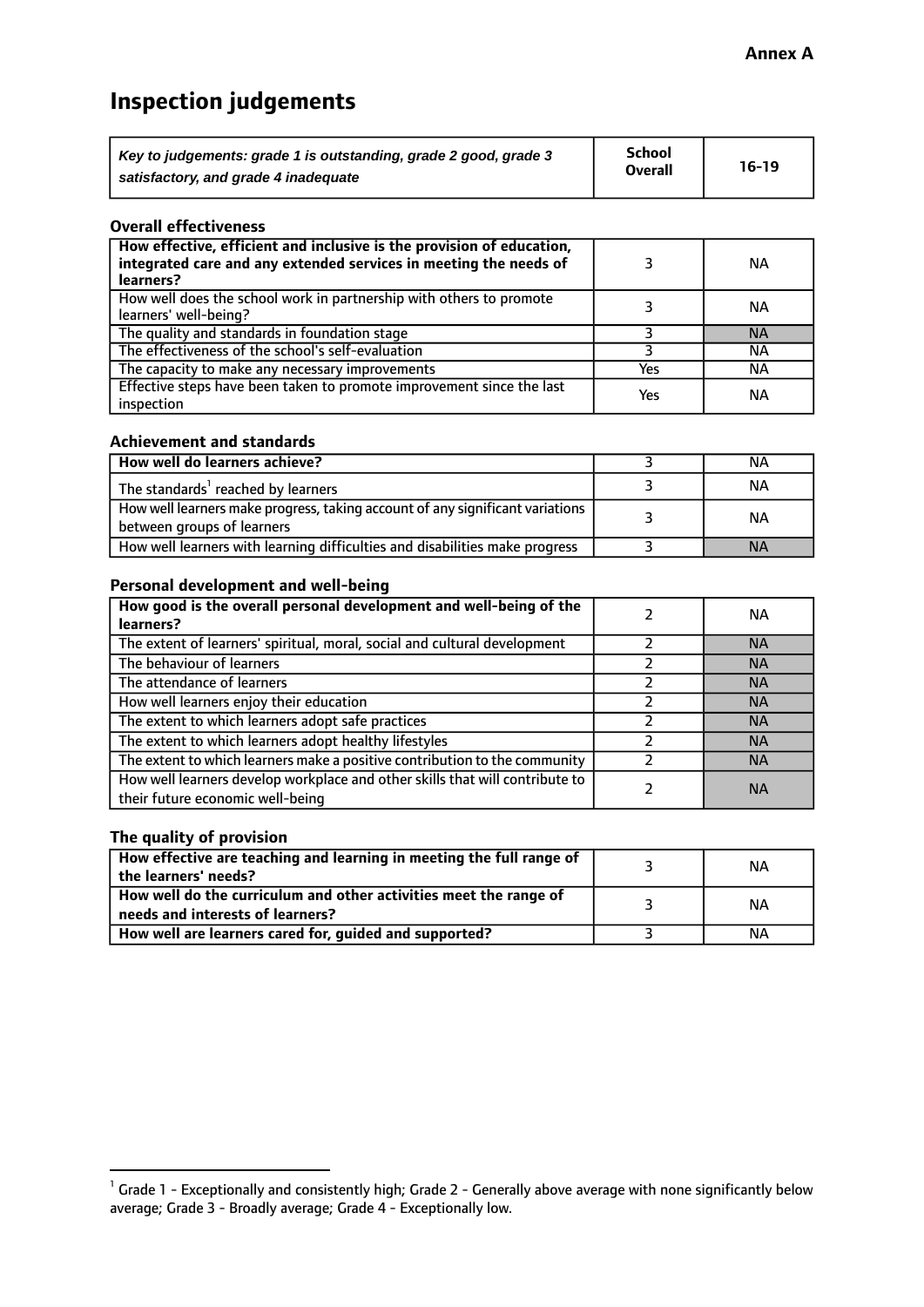## **Leadership and management**

| How effective are leadership and management in raising achievement<br>and supporting all learners?                                              |     | NA.       |
|-------------------------------------------------------------------------------------------------------------------------------------------------|-----|-----------|
| How effectively leaders and managers at all levels set clear direction leading<br>to improvement and promote high quality of care and education |     | <b>NA</b> |
| How effectively performance is monitored, evaluated and improved to meet<br>challenging targets, through quality assurance and self-review      |     | <b>NA</b> |
| How well equality of opportunity is promoted and discrimination tackled so<br>that all learners achieve as well as they can                     |     | <b>NA</b> |
| How effectively and efficiently resources are deployed to achieve value for<br>money                                                            |     | <b>NA</b> |
| The extent to which governors and other supervisory boards discharge their<br>responsibilities                                                  |     | <b>NA</b> |
| The adequacy and suitability of staff to ensure that learners are protected                                                                     | Yes | <b>NA</b> |

| The extent to which schools enable learners to be healthy                                                      |            |
|----------------------------------------------------------------------------------------------------------------|------------|
| Learners are encouraged and enabled to eat and drink healthily                                                 | Yes        |
| Learners are encouraged and enabled to take regular exercise                                                   | Yes        |
| Learners are discouraged from smoking and substance abuse                                                      | <b>Yes</b> |
| Learners are educated about sexual health                                                                      | <b>Yes</b> |
| The extent to which providers ensure that learners stay safe                                                   |            |
| Procedures for safequarding learners meet current government requirements                                      | Yes        |
| Risk assessment procedures and related staff training are in place                                             | No         |
| Action is taken to reduce anti-social behaviour, such as bullying and racism                                   | <b>Yes</b> |
| Learners are taught about key risks and how to deal with them                                                  |            |
| The extent to which learners make a positive contribution                                                      |            |
| Learners are helped to develop stable, positive relationships                                                  |            |
| Learners, individually and collectively, participate in making decisions that affect them                      | Yes        |
| Learners are encouraged to initiate, participate in and manage activities in school and the<br>wider community | <b>Yes</b> |
| The extent to which schools enable learners to achieve economic well-being                                     |            |
| There is provision to promote learners' basic skills                                                           | Yes        |
| Learners have opportunities to develop enterprise skills and work in teams                                     | Yes        |
| Careers education and quidance is provided to all learners in key stage 3 and 4 and the sixth<br>form          | <b>NA</b>  |
| Education for all learners aged 14-19 provides an understanding of employment and the<br>economy               | <b>NA</b>  |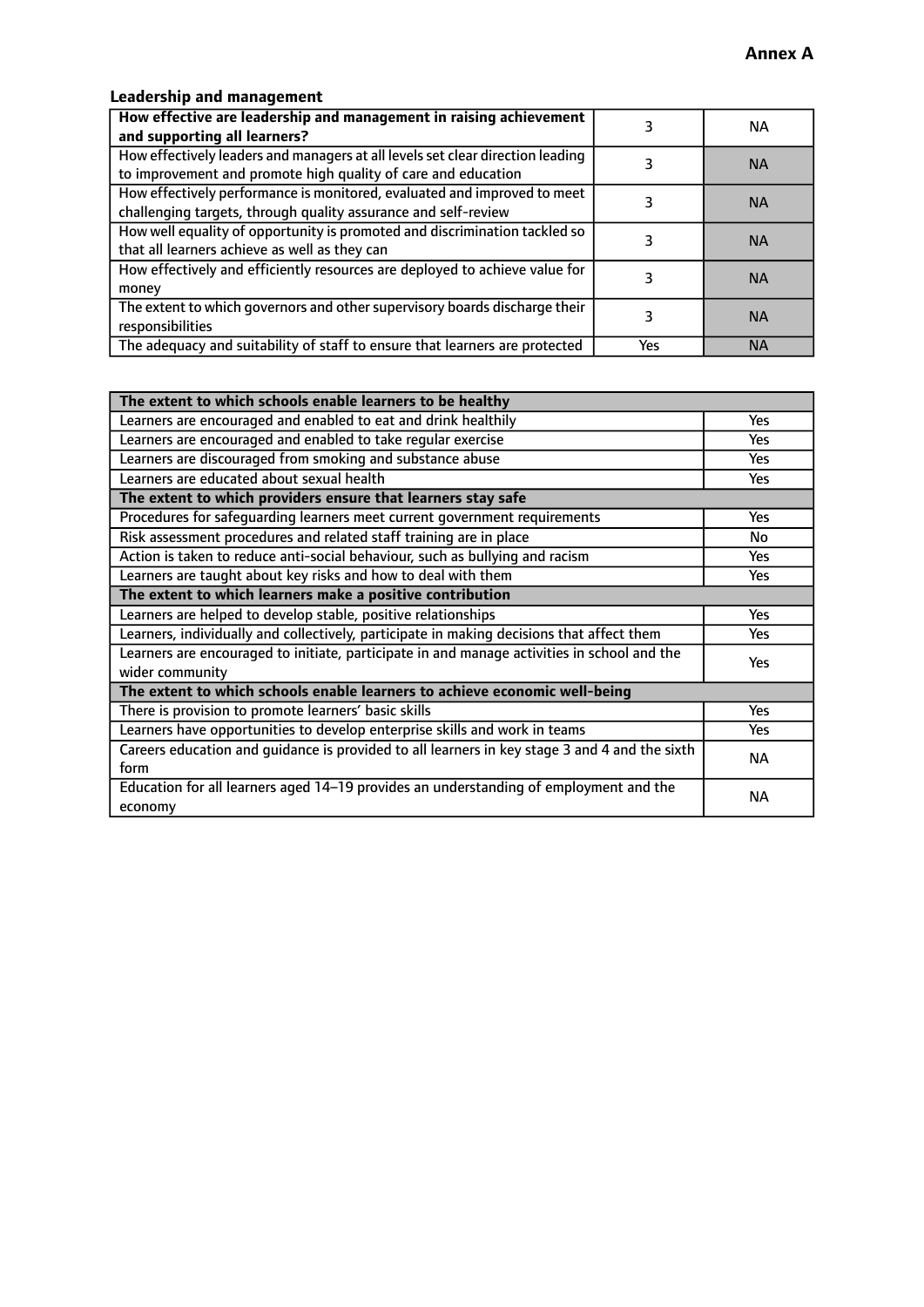# **Text from letter to pupils explaining the findings of the inspection**

Alexandra House 33 Kingsway London WC2B 6SE T 0207 421 6800 F 0207 421 6707 Ofsted helpline 08456 404045 The Pupils Vane Road Primary School Vane Road Newton Aycliffe County Durham DL5 5RH 9 February 2006 Dear Children

Thank you for welcoming us to your school. We really enjoyed our visit.

Your behaviour in lessons and around the school was very good. You were very sensible when we had the fire alarm and we were very pleased to see how much you wanted to get back to your lessons. We could see that you get on very well with each other and your teachers. We were very pleased to hear that you feel one of the best things about yourschool isthat teachers are fair and that no one is ever left out. Your new School Council seems to work very well and we thought you had some interesting and practical ideas about things you would like to improve.

You work hard in lessons and are given lots of opportunities to discuss your ideas with a partner or with the rest of your class. We think this is helping you to improve your work even more. Your teachers were pleased to know how much you like the targets they set for you and how much you appreciate the classroom displays which remind you of what to do in order to reach them.

Although you work hard, some of you told us you don't always work as hard as you could. We have asked your teachers to make the work, for some of you, even harder so that you learn the most you possibly can. We know that you enjoy lessons which are practical and allow you to test out your own ideas. We have asked that you get even more lessons like that.

You know lots about how to keep safe and healthy but we did notice some people eating crisps at playtime. Fruit or the oat biscuits made by the school would be much better for you. Some children need a little bit of extra care and we were delighted to see how understanding and thoughtful you were about that. We have asked Mrs Collier to make sure that those children are looked after very carefully so that you can all work and play very safely together.

We think that your school is going to become even better during the next few months and that you will become very tired because you will be working so hard.